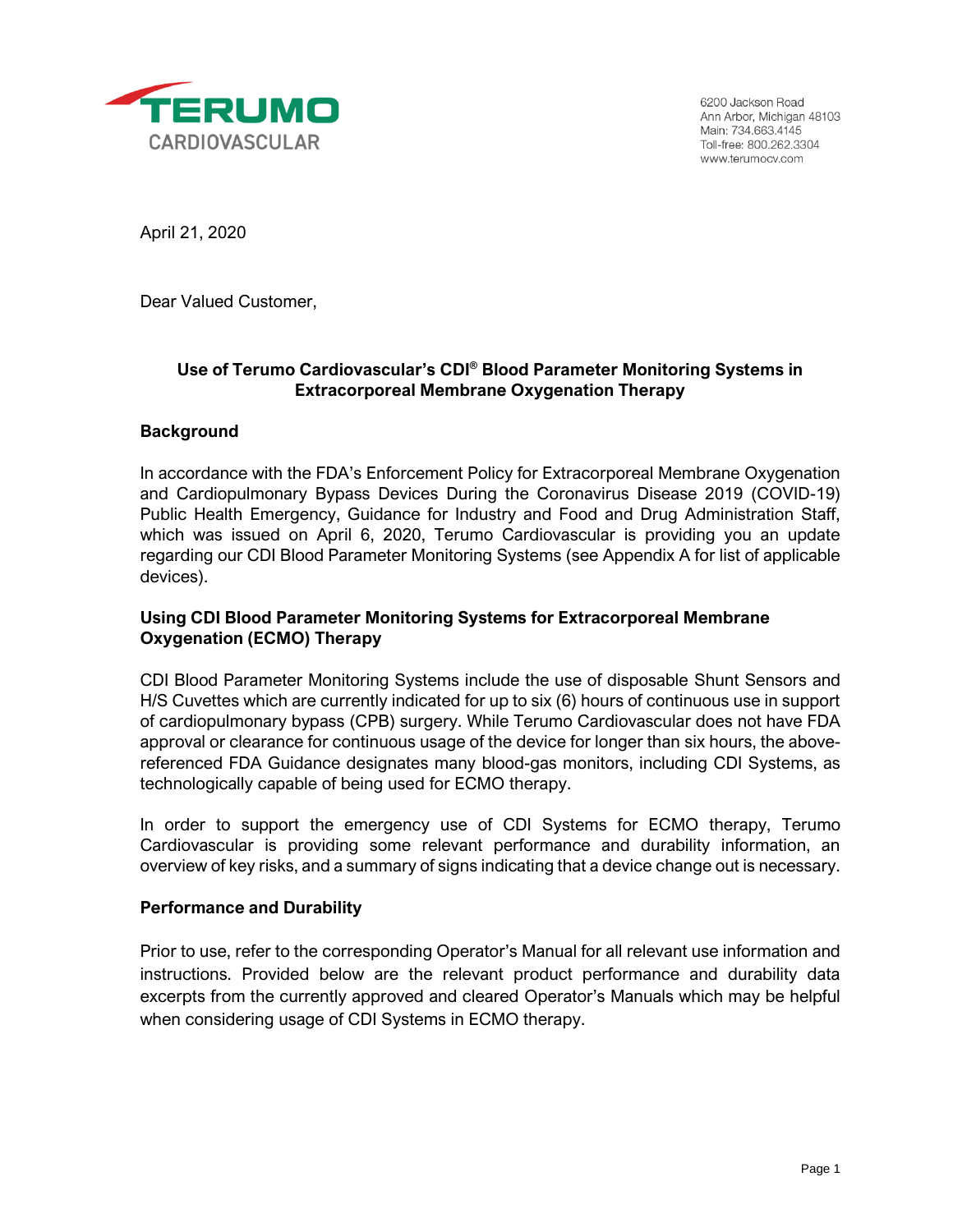System Operating Ranges:

|                  | <b>CDI System 550</b>            | <b>CDI System 500</b>            |
|------------------|----------------------------------|----------------------------------|
| pH               | 6.80 to 7.80 pH units            | 6.80 to 7.80 pH units            |
| PCO <sub>2</sub> | 10 to 80 mmHg (1.3 to 10.7 kPa)  | 10 to 80 mmHg (1.3 to 10.7 kPa)  |
| PO <sub>2</sub>  | 20 to 500 mmHg (2.7 to 66.7 kPa) | 20 to 500 mmHg (2.7 to 66.7 kPa) |
| $\mathbf{K}^+$   | 3.0 to 8.0 mmol/L                | $3.0$ to $8.0$ mmol/L            |
| <b>HCT</b>       | 15% to 45%                       | 17% to 38%                       |
| SO <sub>2</sub>  | 60% to 100%                      | 60% to 100%                      |
| Hgb              | 5.0 to 15.0 g/dL                 | 5.6 to 12.6 g/dL                 |
| DO <sub>2</sub>  | 10 to 2000 mL/min                | N/A                              |
| VO <sub>2</sub>  | 10 to 400 mL/min                 | 10 to 400 mL/min                 |
| <b>BE</b>        | $-25$ to 25 mEg/L                | $-25$ to 25 mEg/L                |
| HCO <sub>3</sub> | $0 - 50$ mEq/L                   | $0 - 50$ mEq/L                   |
| Temperature      | $15^\circ$ to $40^\circ$ C       | $15^\circ$ to $40^\circ$ C       |

System Accuracy Limits:

|                                                   | <b>CDI System 550</b> |                          | <b>CDI System 500</b> |                           |
|---------------------------------------------------|-----------------------|--------------------------|-----------------------|---------------------------|
| pH Sensor (pH units)                              | Mean: 0.007           | Std Dev: 0.014           | Mean: -0.018          | Std Dev: 0.023            |
| <b>PCO<sub>2</sub></b> Sensor (mmHg)              | Mean: 0.0             | Std Dev: 2.9             |                       | Mean: -0.2 Std Dev: 2.2   |
| PO <sub>2</sub> Sensor - Arterial (>80 mmHg)      | Mean: -0.5            | Std Dev: 5.5             |                       | Mean: 6.1 Std Dev: 17.6   |
| PO <sub>2</sub> Sensor - Venous (<80 mmHg)        |                       | Mean: -0.4 Std Dev: 0.8  |                       | Mean: 1.3 Std Dev: 2.3    |
| <b>SO<sub>2</sub> Oxygen Saturation Value (%)</b> |                       | Mean: -0.5 Std Dev: 1.6  |                       | Mean: -0.4 Std Dev: 1.6   |
| Temperature                                       |                       | N/A                      | Mean: -0.07           | Std Dev: 0.22             |
| Hgb Total Hemoglobin Value (g/dL)                 | Mean: -0.17           | Std Dev: 0.54            | Mean: -0.09           | Std Dev: 0.38             |
| $K^+$ Potassium Sensor (mmol/L)                   |                       | Mean: 0.05 Std Dev: 0.18 |                       | Mean: -0.06 Std Dev: 0.19 |
| <b>HCT Hematocrit Value (%)</b>                   |                       | Mean: -0.5 Std Dev: 1.7  |                       | Mean: -0.4 Std Dev: 1.2   |

The Shunt Sensor requires a minimum flow of 35 mL/min. To perform accurately, the H/S Cuvette requires the blood flow rates shown in the following table:

| <b>H/S Cuvette Size</b> | <b>Min Flow</b> | <b>Max Flow</b> |
|-------------------------|-----------------|-----------------|
| $1/2$ "                 | $1.0$ LPM       | 7.0 LPM         |
| 3/8"                    | 0.5 LPM         | 4.0 LPM         |
| 1/4"                    | $0.2$ LPM       | 1.5 LPM         |

When used in accordance with Operator's Manual instructions, CDI Systems will operate within the defined performance specifications for up to six hours of use.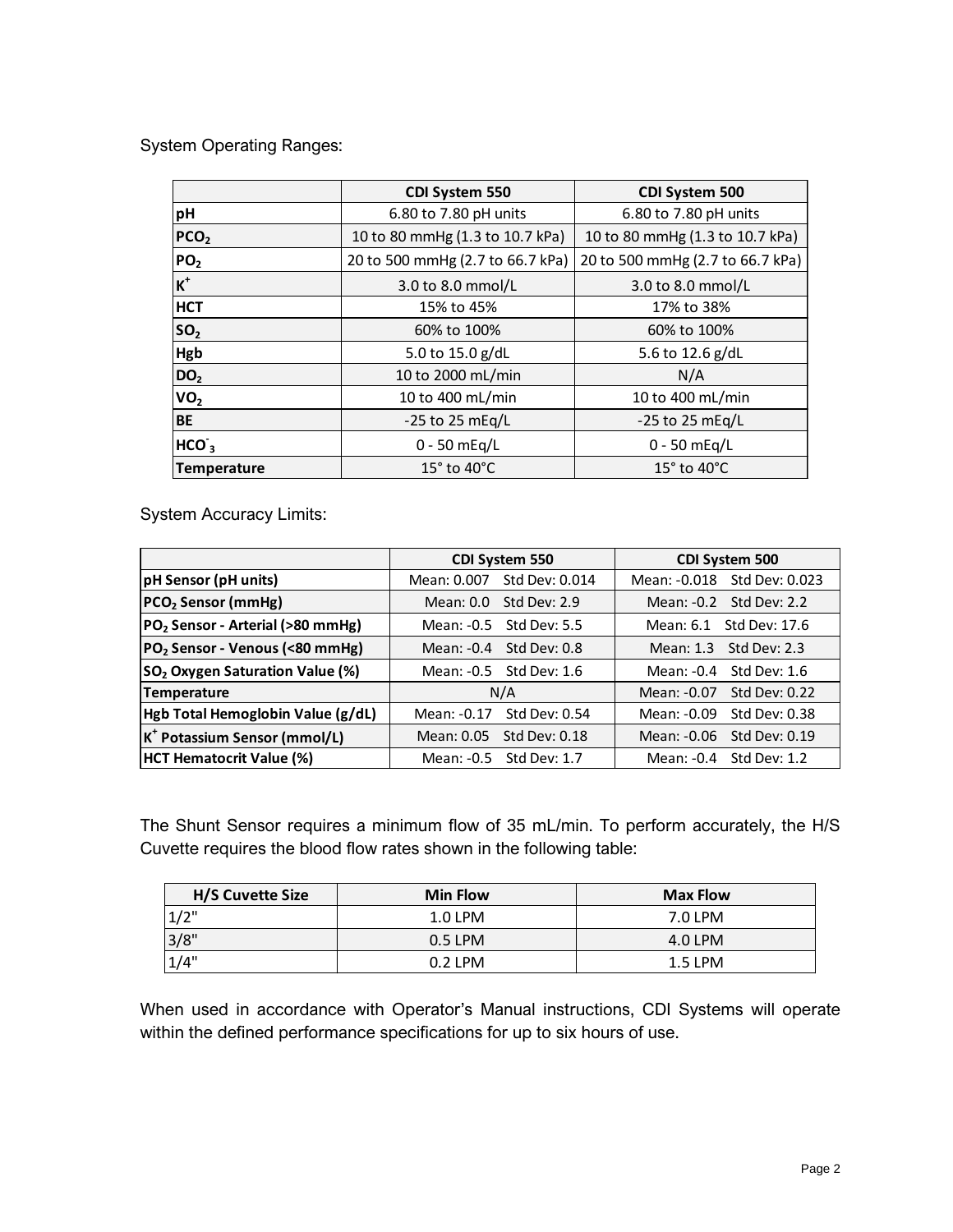## **Risks Associated with Using a CDI Blood Parameter Monitoring System in ECMO Therapy**

The use of CDI Blood Parameter Monitoring Systems in ECMO Therapy for longer than the six-hour indication for use period may result in an increased likelihood of parameter inaccuracy due to degradation of the disposable Shunt Sensors and H/S Cuvettes. Parameter inaccuracy may result in a need to change out either the disposables or the full system to ensure continued monitor accuracy for the duration of ECMO therapy.

Potential risks associated with parameter inaccuracy include severe or significant injury due to inappropriate user response, and negligible blood loss due to additional lab sampling.

Potential risks associated with system or disposable change out, which are well known to clinicians utilizing these devices, are associated with the replacement process of an underperforming blood parameter monitor or improper initial system and circuit setup. Replacement of disposables is not generally recommended during CPB surgery but may be necessary to support extended use during ECMO therapy. As such, device change out instructions have been included to mitigate potential issues.

Additional risks are associated with the potential difference in environmental conditions during ECMO therapy as compared to CPB surgery. These conditions and potential risks include:

- Differences in ambient conditions (temperature, humidity, pressure) leading to potential parameter inaccuracy.
- Transportation of CDI Systems while they are in use, leading to:
	- o Potential parameter inaccuracy or blood loss due to compromised disposable connection.
	- o Loss of backup battery power due to extended time off AC power.
- CDI Systems may be subject to electromagnetic interference from non-CPB standard device interactions leading to potential parameter inaccuracy.
- Sporadic user interaction with device leading to missed alarms.

In order to ensure proper system performance, users should review existing Operator's Manual content related to the comparison of CDI System's displayed values to laboratory measurement or point of care blood gas analyzer (BGA), in vivo recalibration, battery backup, and alarm information.

It is recommended that only the single sterile cuvettes (models 6912, 6913, 6914) be utilized during ECMO cases. Refer to Appendix A for full list of applicable devices.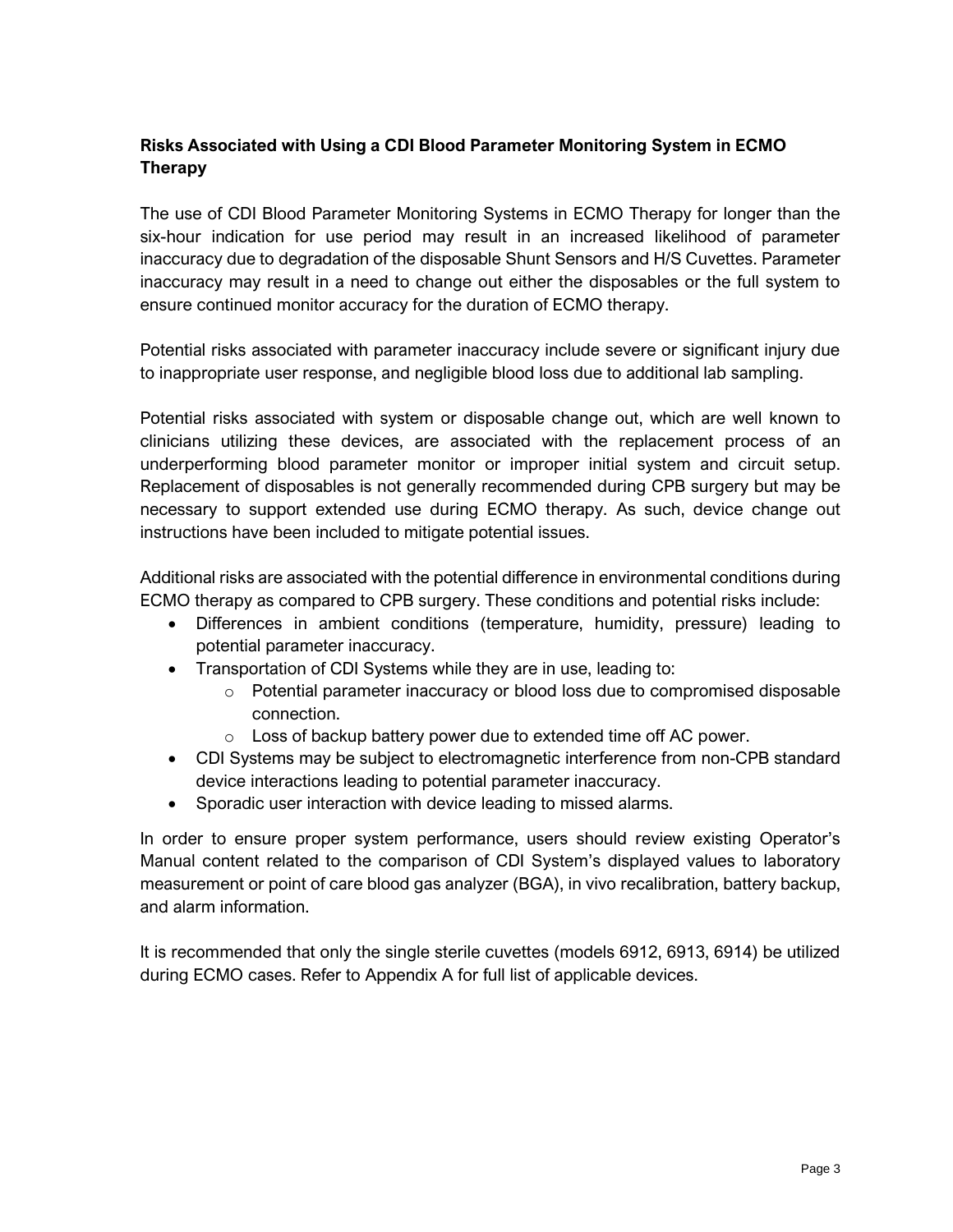## **Signs Indicating a Device Change Out May Be Needed**

General guidance for monitoring and maintaining CDI System parameter accuracy can be found in the Operator's Manual. In certain circumstances potentially related to use in ECMO therapy the user should monitor performance closely, including potentially increased frequency of laboratory/BGA measurement and in vivo recalibration. These circumstances may include:

- Extended duration of use (>six hours)
- Changes in environment, including temperature (patient or ambient)
- Addition of new equipment into the patient care environment
- Changes in the patient's blood or metabolic state
- Introduction of new medications

When the disposables have exceeded six hours of use, or comparisons with the laboratory/BGA measurement indicate the performance of the CDI System has been compromised, it is recommended to replace the disposables. Compromised accuracy performance may be indicated by parameter values changing while the patient is metabolically stable or changes in values in comparison to laboratory/BGA measurements.

### **Disposable Change Out Instructions**

When the disposables have exceeded six hours of use, or signs indicate a device change out is needed, replace disposables using one of the following methods:

Option 1 - Replace the Shunt Sensor with a new, gas calibrated one.

- 1. End the current case
- 2. Disconnect the probes from the disposables replacing the probes on the CDI System monitor
- 3. Cycle power on the monitor
- 4. Perform full start up and calibration with a new Shunt Sensor (per the instructions in the Operator's Manual)
- 5. After calibration is completed, replace disposables in the ECMO circuit
- 6. Perform in vivo calibration once conditions have stabilized after replacing disposables

If logistics prevent the following of Option 1:

Option 2 - Replace disposables while leaving monitor in Operate mode.

1. For best performance, replace the Shunt Sensors (s) with sensor(s) from the same manufacturing lot

Caution: Replacement with sensor(s) from a different manufacturing lot will likely result in more significantly affected parameter performance

2. Perform in vivo calibration once conditions have stabilized after replacing disposables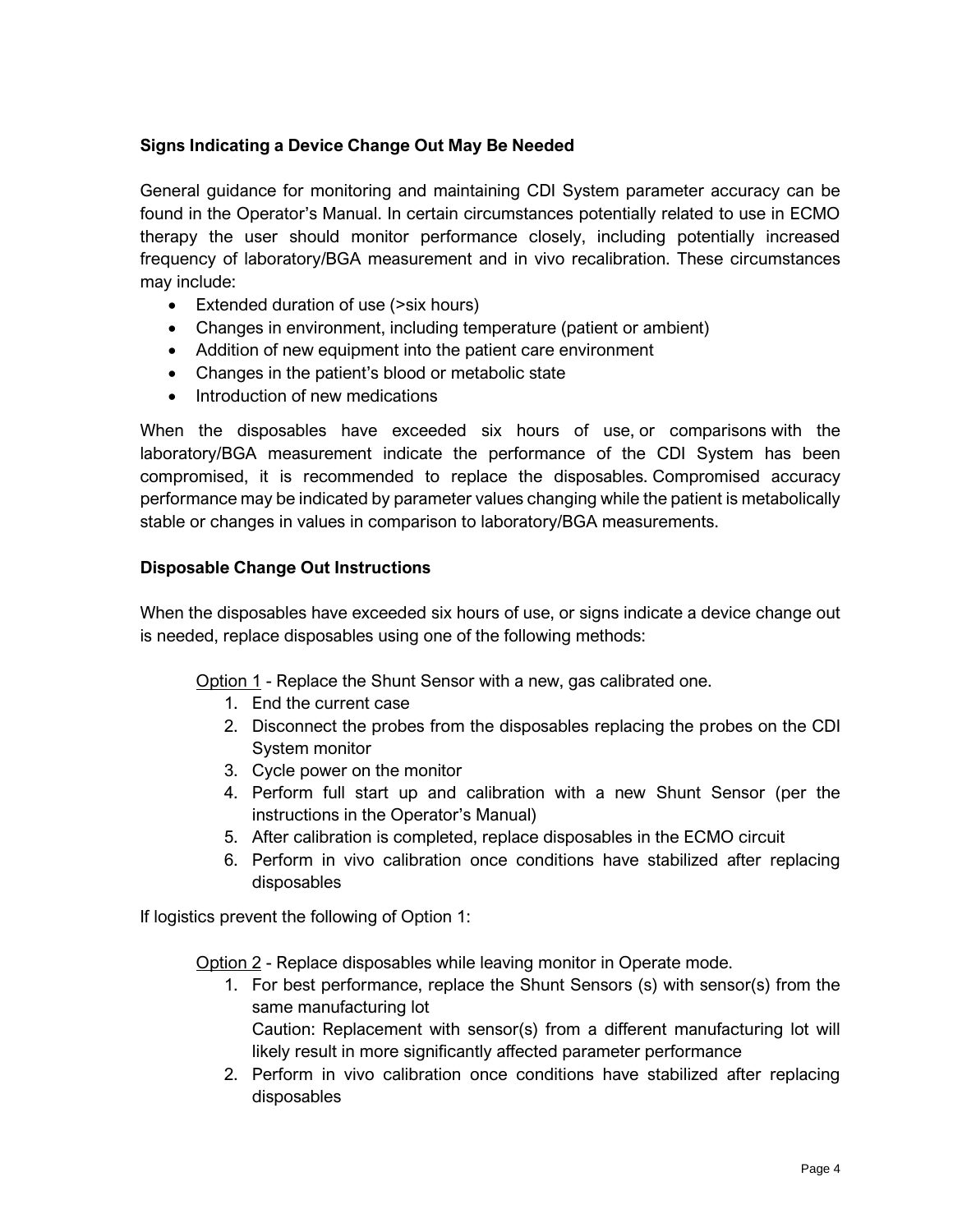3. Increase the frequency of periodic in vivo recalibration and comparison to laboratory/BGA measurement until stability of reading is confirmed

Note: This specific set of instructions is not contained within the Operator's Manuals and has not been cleared by the FDA. However, disposable change out instructions represent a reordering of existing instructions and content contained within the current device labeling.

If you have questions, please contact:

Terumo Cardiovascular Customer Service at **800.521.2818.** Customer Service Hours: Monday – Friday 8 a.m. – 6 p.m. ET

Terumo Cardiovascular Technical Support at **800.441.3220** 24-hour hot line